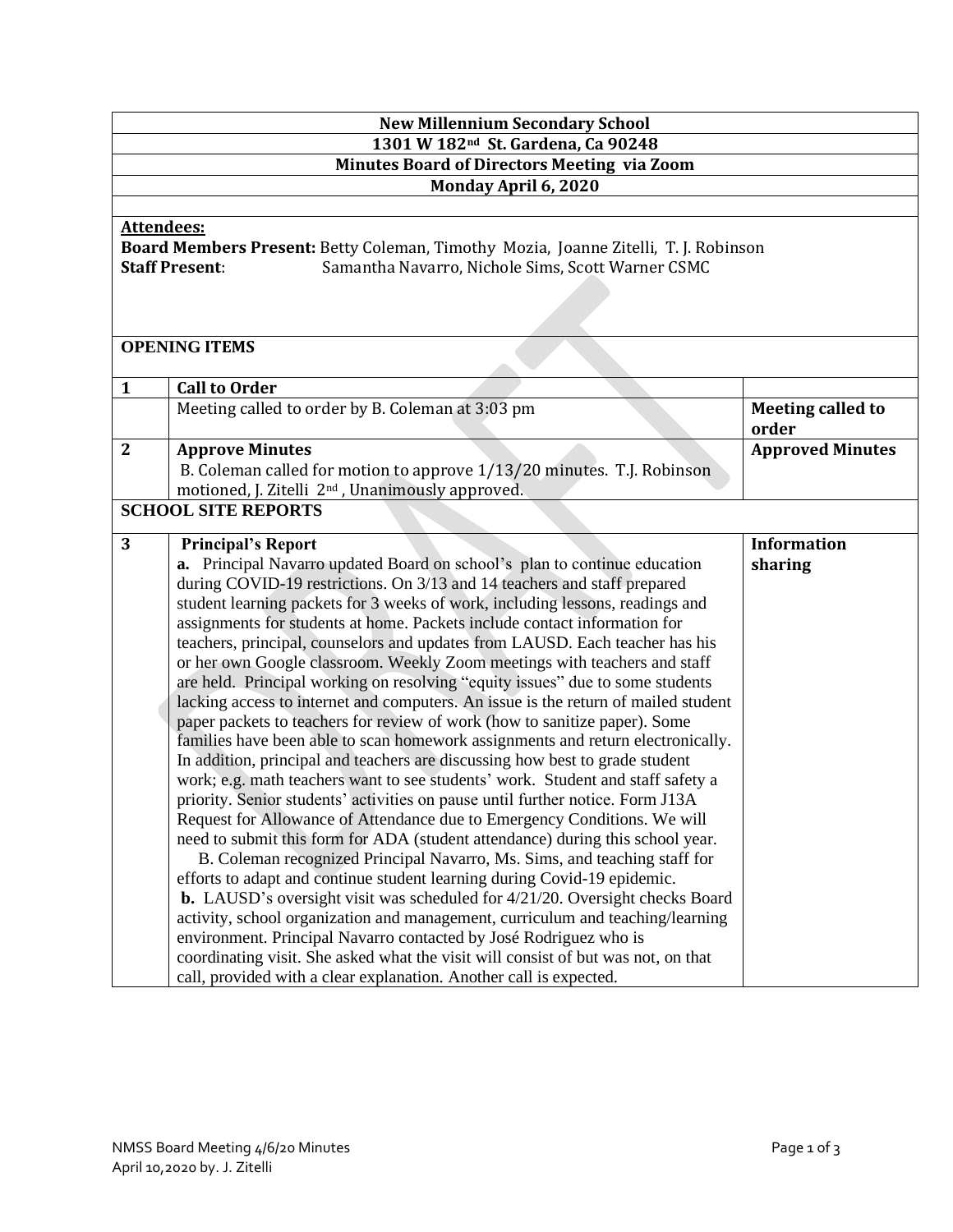|                         | c. Preparing 2021 incoming NMSS freshman: 77 letters sent to families; August                                       |                           |  |  |
|-------------------------|---------------------------------------------------------------------------------------------------------------------|---------------------------|--|--|
|                         | 10 start date; 6 incoming students to date do not have computer devices or                                          |                           |  |  |
|                         | internet access. Follow-up calls with parents taking place.                                                         |                           |  |  |
| <b>BUSINESS ITEMS</b>   |                                                                                                                     |                           |  |  |
| $\overline{\mathbf{4}}$ | <b>LCAP Update</b>                                                                                                  | <b>Information</b>        |  |  |
|                         | Postponed, dates and deadlines moved. S. Warner stated that everyone use new                                        | <b>Sharing</b>            |  |  |
|                         | online template. NMSS should assume July as usual.                                                                  |                           |  |  |
| 5                       | <b>Graduation Requirement-Covid-19</b>                                                                              | <b>Vote Postponed</b>     |  |  |
|                         | Principal Navarro cited difficulties with some seniors completing requirements                                      |                           |  |  |
|                         | for graduation. Three students need Physical Education class; enrolled in                                           |                           |  |  |
|                         | community college class that was cancelled by college (students have no record                                      |                           |  |  |
|                         | of enrollment). Also 30 students were enrolled in one community college course                                      |                           |  |  |
|                         | graded C/NC but students cannot complete the course. LAUSD has not                                                  |                           |  |  |
|                         | addressed how A-G requirements and grading issues will be addressed for                                             |                           |  |  |
|                         | students planning to graduate in June.<br>S. Warner referenced a memo regarding how it will be handled for seniors: |                           |  |  |
|                         | students should receive "pass" on classes. P.E. class remains an issue.                                             |                           |  |  |
|                         | Vote on issue was postponed because clear information was not available.                                            |                           |  |  |
|                         |                                                                                                                     |                           |  |  |
| 6                       | <b>Closed Session- Conference with Legal Counsel - Anticipated Litigation</b>                                       | <b>Information</b>        |  |  |
|                         | Significant exposure to litigation pursuant to subdivision (b) of Section 54956.9:1 case.                           | <b>Sharing</b>            |  |  |
|                         | Principal Navarro reported that a letter was sent from District regarding                                           |                           |  |  |
|                         | initiating dispute resolution process. Lawyers representing charter schools<br>will keep NMSS posted.               |                           |  |  |
|                         |                                                                                                                     |                           |  |  |
| $\overline{7}$          | <b>COVID-19 Policy Changes</b>                                                                                      | <b>Information</b>        |  |  |
|                         | N. Sims presented FFCRA (Act) document and explained changes in sick and                                            | <b>Sharing /Vote</b>      |  |  |
|                         | medical leave policy for NMSS employees. Each school is responsible for                                             |                           |  |  |
|                         | paying employees for sick and medical leave time specifically related to                                            | <b>Approved inclusion</b> |  |  |
|                         | COVID-19 Examples of qualifying reasons provided to illustrate policy; act/                                         | <b>FFCRA act in NMSS</b>  |  |  |
|                         | policy must be incorporated into NMSS Employee Policy Handbook.                                                     | handbook                  |  |  |
|                         | B. Coleman called for motion to include FFCRA policy on sick and medical                                            |                           |  |  |
|                         | leave in NMSS employee handbook.                                                                                    |                           |  |  |
|                         | T. J. Robinson motioned, J. Zitelli 2 <sup>nd</sup> .                                                               |                           |  |  |
|                         | Unanimously approved inclusion of FFCRA policy in handbook.                                                         |                           |  |  |
| <b>FINANCE</b>          |                                                                                                                     |                           |  |  |
|                         |                                                                                                                     |                           |  |  |
| 8                       | <b>Finance Report</b>                                                                                               | <b>Approved Financial</b> |  |  |
|                         | Board reviewed finance reports. S. Warner stated balance                                                            | <b>Reports</b>            |  |  |
|                         | sheet "looks decent'; no problems, NMSS ahead in revenue projections and                                            |                           |  |  |
|                         | payroll and expenses slightly over. Budget impact for 2020-21 school year                                           |                           |  |  |
|                         | unknown; so gather information about school funding for next year then meet                                         |                           |  |  |
|                         | in order to revise proposed school budget for 2020-21.                                                              |                           |  |  |
|                         |                                                                                                                     |                           |  |  |